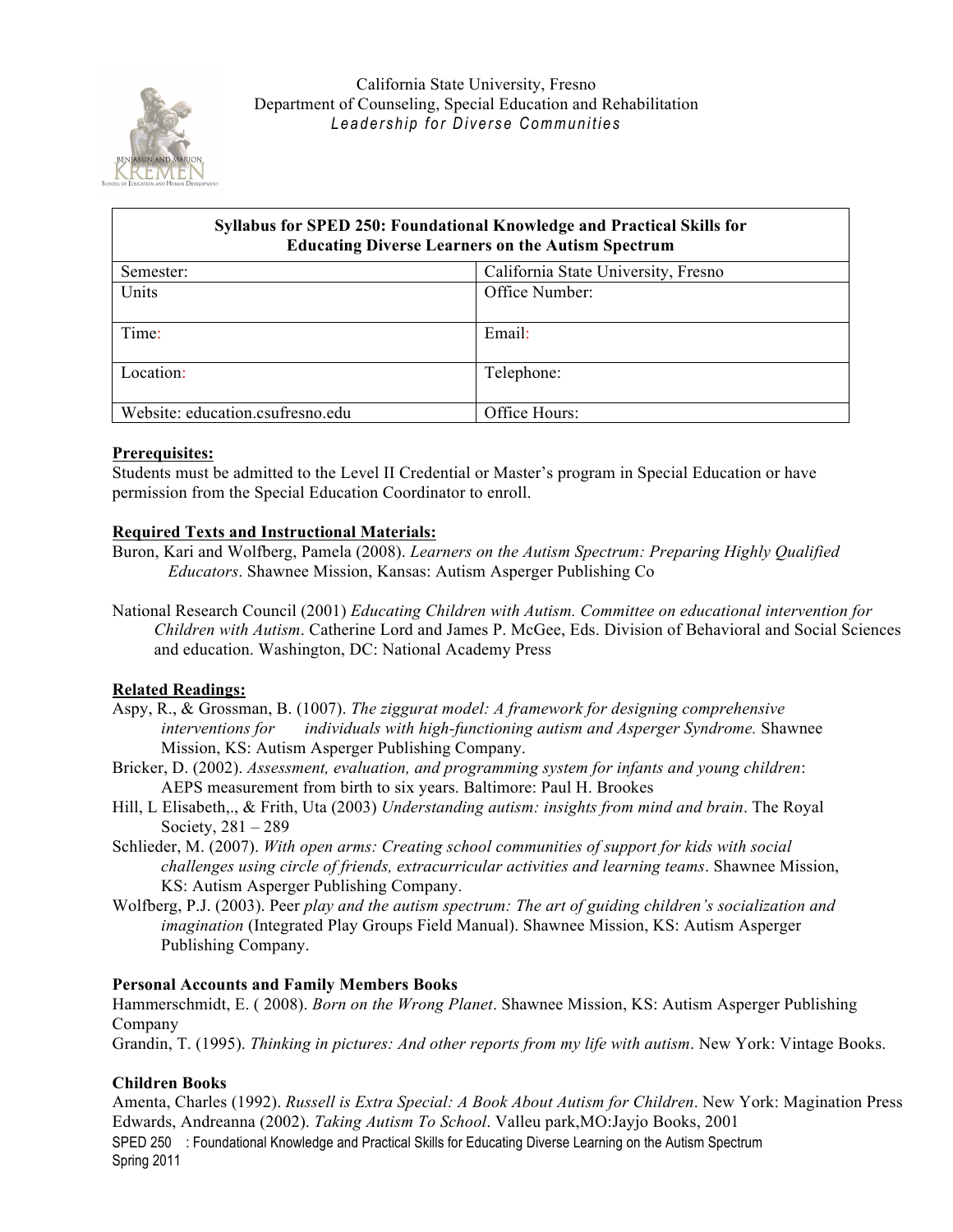Becky, Edwards and Armitage, David.(1999) *My Brother Sammy*. Millbrook Pr Trade.

- Etlinger, Rebecca (2005*). To Be Me: Understanding What It's Like to Have Asperger's Syndrome*. Creative Therapy Store
- Joanna, Keating-Velasco (2007). *A Is for Autism F Is for Friend: A Kid's Book for Making Friends with a Child Who Has Autism*. Autism Asperger Publishing Company

Laurie, Lears and Judith, Mathews (1997). *Ian's Walk: A Story about Autism*. Albert Whitman & Company Wolf, Alisa (2005). *What It Is to Be Me! An Asperger Kid Book.* Fairdale Publishing

Ellen, Sabin (2006). The Autism Acceptance Book: Being a Friend to Someone with Autism. Watering Can

- Elaine, Larson (2006). I Am Utterly Unique: Celebrating the Strengths of Children with Asperger Syndrome and High-Functioning Autism. Autism Asperger Publishing Company
- Kari, Dunn Buron (2004). When My Autism Gets Too Big! A Relaxation Book for Children with Autism Spectrum Disorder. Autism Asperger Publishing

**Supplemental Journals:** (for additional ideas, methods, and material) Journal of Autism and Developmental Disorders Autism-the International Journal of Research and Practice Autism Research Focus on Autism and Other Developmental Disabilities Journal of Applied Research in Intellectual Disabilities Mental Retardation and Developmental Disabilities Research Reviews Research in Autism Spectrum Disorders

## **Course Description:**

Definitions and characteristics of ASD will be introduced. Emphasis on incidence and prevalence trends, characteristics associated with language/communication, cognitive/neurology, social skills and behavior will be addressed. Fieldwork is required to complete assignments.

# **This course requires the use of your university email account.**

(The University provides free email accounts to all students. Students may sign up for email online at https://zimmer.csufresno.esu/csuf/index.html. Internet accounts are available for a modest fee at http://www.fresno.com/cvonline/cvip.html

## **Course Goals and Primary Learning Outcomes**:

Upon completion of this course, the student will exemplify in practice the Kremen School of Education and Human Development 's (KSOEHD) broad vision and mission of ethically informed community leaders from classroom teaching, education administration, and/or higher education who advocate for high standards and democratic values with attention to professional ethics and diversity. The KSOEHD faculty promotes the development of the following candidate professional dispositions across all coursework: Reflection, Critical Thinking, Professional Ethics, Valuing Diversity, Collaboration, and Life-Long Learning. Candidates will increasingly reflect these dispositions in their work with students, families, and communities.

## **Course Goals:**

Candidates will acquire foundational knowledge and practical skills for educating diverse learners on the autism spectrum. Candidates will apply up-to-date theory and research into effective and meaningful practice in a supervised field placement.

# **Primary Learner Outcomes:**

• Discuss ethical and legal considerations regarding educational programming for individuals diagnosed with ASD (ASDAA Standard 1 and 2)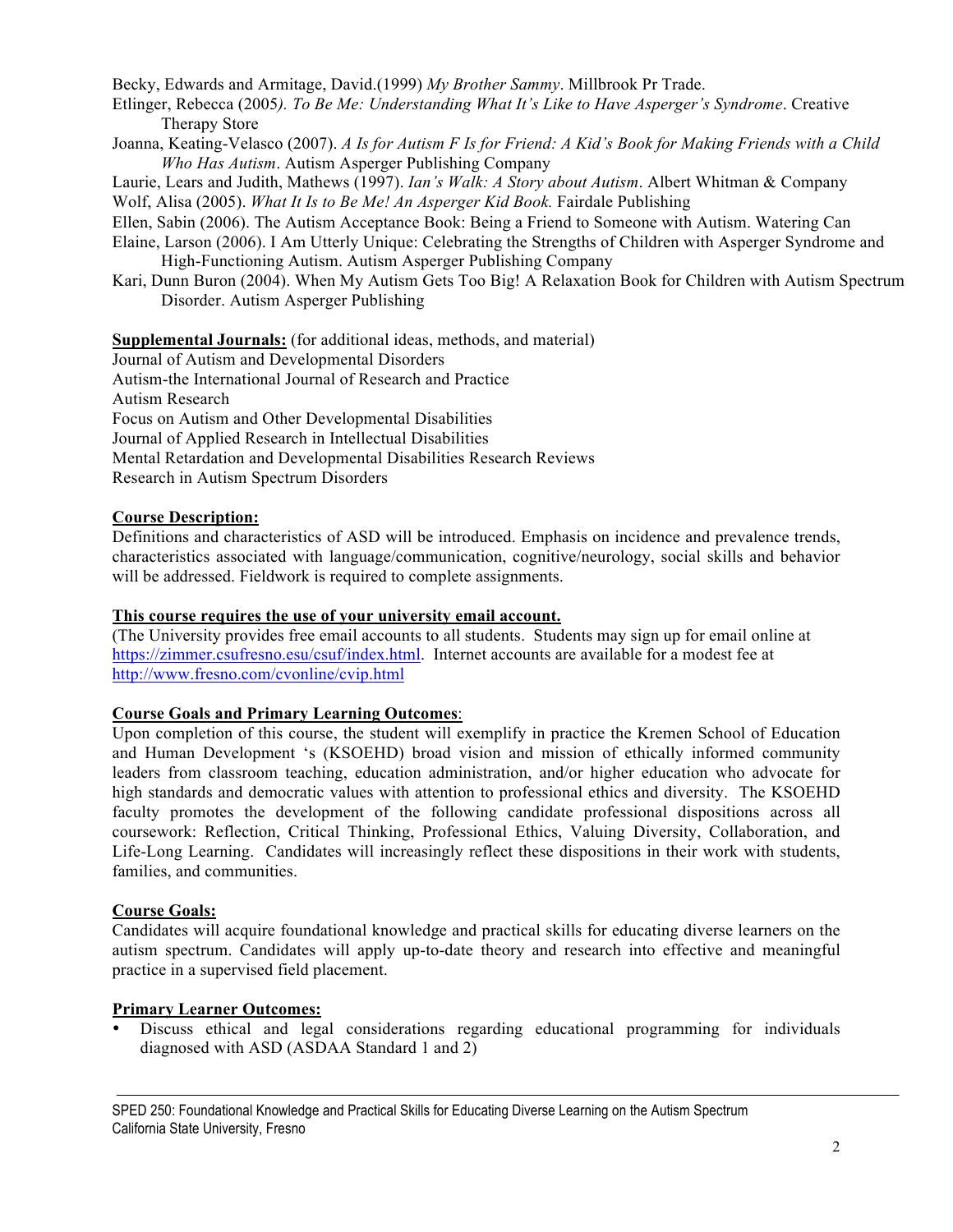- Apply appropriate pedagogical practices/strategies to effectively structure learning environments of the diverse students diagnosed with ASD (ASDAA Standard 2)
- List and describe the terms included in the ASD category.(ASDAA Standard 1)
- Describe how students with ASD think and learn, based on scenarios.(ASDAA Standard 1 and 3)
- Paraphrase the impact of autism on the family. (ASDAA Standard 3)
- Describe and list the effective practices in early intervention. (ASDAA Standard 2 and 3)
- Describe the educational experience of an individual with ASD through the eyes of a mother or father. (ASDAA Standard 3)
- Describe the experiences of one individual with Asperger's Disorder. (ASDAA Standard 3)
- Discuss how social-pragmatic theory provides an understanding of what goes wrong in the language acquisition process in autism. (ASDAA Standard 2)
- Define the importance of fostering peer play and friendships while creating a culture of inclusion (ASDAA Standard 2 and 3)
- List and describe the knowledge of the development of skills necessary for social cognition. (ASDAA Standard 1 and 3)
- Explain sensory processing differences in individual with ASD as compared to neuro-typical peers. (ASDAA Standard 1)
- List and describe curricular, classroom management, and instructional considerations involved in implementing interventions. (ASDAA Standard 2)
- Explain the reasons how generalization difficulties related to ASD limit the effectiveness of intervention programs and the importance to plan for generalization opportunities. (ASDAA Standard 1 and 2)
- List reasons why planning the transition from school are a critical aspect of the IEP process in the middle and high school years. (ASDAA Standard 1 and 2)

## **Course'Policies**

## **Classroom'Environment**

- 1. Keep audible communication devices (cell phones, pagers, IPODs, and other portable media players) turned off during class.
- 2. Use of laptops, computers, and/or PDAs is permitted only for SPED 179 note-taking or student presentations. No other use is acceptable.
- 3. Obtain advanced permission from the instructor for visitors.

# **Attendance'**

The Special Education Faculty place great importance on attendance and participation, as these are professional expectations. Every unexcused/unauthorized absence, early departure, and/or tardy may result in a lower grade.

- 1. Excused/authorized absences/tardies/early departures will be allowed only per University policies:  $(1)$  when the student has a serious and compelling medical condition that she/he can support with documentation, or  $(2)$  when a death or serious illness in the immediate family (i.e., parents, spouse, or child) prohibits student from attending class, or (3) when student is participating in University-sponsored athletic, extracurricular, or academic endeavors away from campus.
	- a. If requesting an excused absence/tardy/early departure, it is the student's responsibility to provide acceptable documentation to the instructor within 2 weeks of the absence/tardy/early departure.
	- b. If the student does not provide acceptable documentation, then the absence/tardy/early departure will be marked as unexcused, and the corresponding points will be deducted.
- 2. Deductions for attendance occur as follows: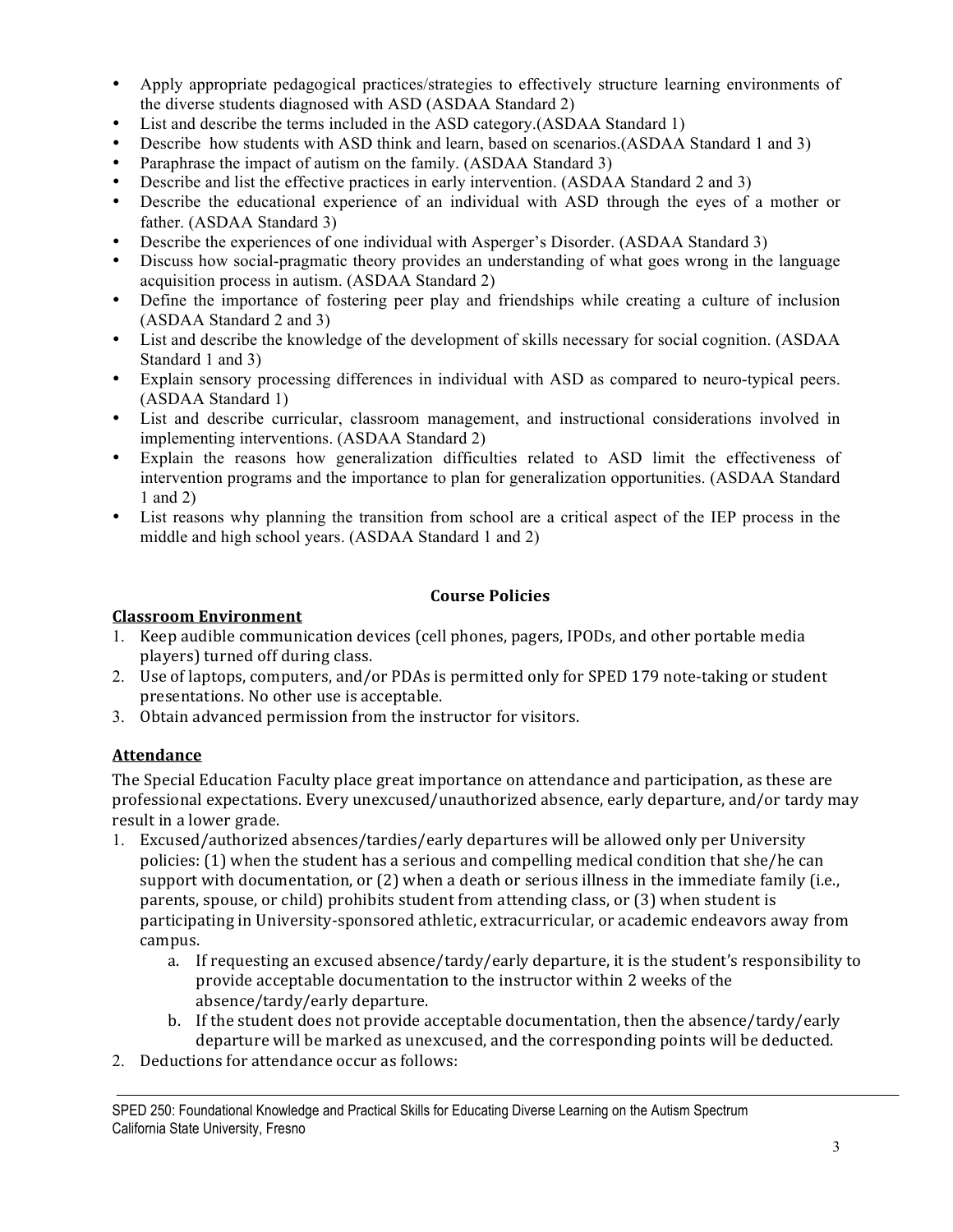- a. Each unauthorized/unexcused absence, early departure, and/or tardy will result in the deduction of 5 points per class session.
- 3. If you are absent, tardy, or leave early, excused or unexcused, it is your responsibility to do all of the following:
	- a. Obtain handouts, notes, and other materials from peers. The instructor does not keep copies beyond the class session in which these were given.
	- b. Contact the instructor as soon as possible after the missed class period to provide documentation of the reasons for the absence and to discuss what, if anything, can be done to maintain your desired grade.
	- c. Submit all assignments by the beginning of the following session.

# **Assignments**

- 1. Each student is responsible for completing assignments and readings prior to each class session to actively participate in discussions, activities, and presentations.
- 2. Assignments for this class must be each student's own work.
- 3. All assignments must be completed independent/individually, except where otherwise indicated.
- 4. All assignments must follow the formats/instructions provided in the syllabus.
	- a. It is the student's responsibility to obtain and follow all formats/instructions exactly and to seek clarification if needed.
- 5. Most assignments have a rubric (evaluation) available.
	- a. It is the student's responsibility to obtain, print, and staple/clip the paper rubric to its corresponding assignment.
	- b. Assignments submitted without the appropriate rubric, without name and date, and/or not following the formats provided will be returned not graded.
- 6. All assignments will be submitted in paper copy and follow the guidelines listed below:
	- a. Write in narrative and word-process, using 1" margins, 12 point font, and 1.5 spaces between lines.
	- b. Use transitions sentences, phrases, and words between ideas and paragraphs.
	- c. Label with headings within each assignment to identify each section of the paper. Refer to the "Areas to be Evaluated" in each rubric to determine the headings.
	- d. Check and correct spelling, organization, syntax, structure, grammar, and mechanics. Proofread and spell-check your assignments prior to submission.
- 7. Assignment Timelines/Due Dates:
	- a. All assignments are due in paper copy before the end of the class session on the date the assignment is due to be eligible to receive full credit/points. It is the student's responsibility to submit all assignments on time.
	- b. Exceptions will be made only for:  $(1)$  authorized/excused absences as defined above, if the instructor is notified within 24 hours of the absence and provided with acceptable documentation; and  $(2)$  in the event of an unforeseen, unauthorized/unexcused absence, emergency, or other issue.
	- c. Any assignment submitted late (after the class session in which it is due) will receive, at a maximum, the number of points to equal a grade no higher than a "B". Exceptions will be made only for excused/authorized absences. Do NOT email assignments.

**Confidentiality** The privacy and identity of children and their families should be protected in all written materials. Therefore when writing about a child, the recommended language is, "For the purpose of this paper, I will refer to the observed student as\_\_\_\_\_\_(fictitious first name)."

# **Grading**

1. The total points received on each assignment are recorded in the grade roster.

SPED 250: Foundational Knowledge and Practical Skills for Educating Diverse Learning on the Autism Spectrum California State University, Fresno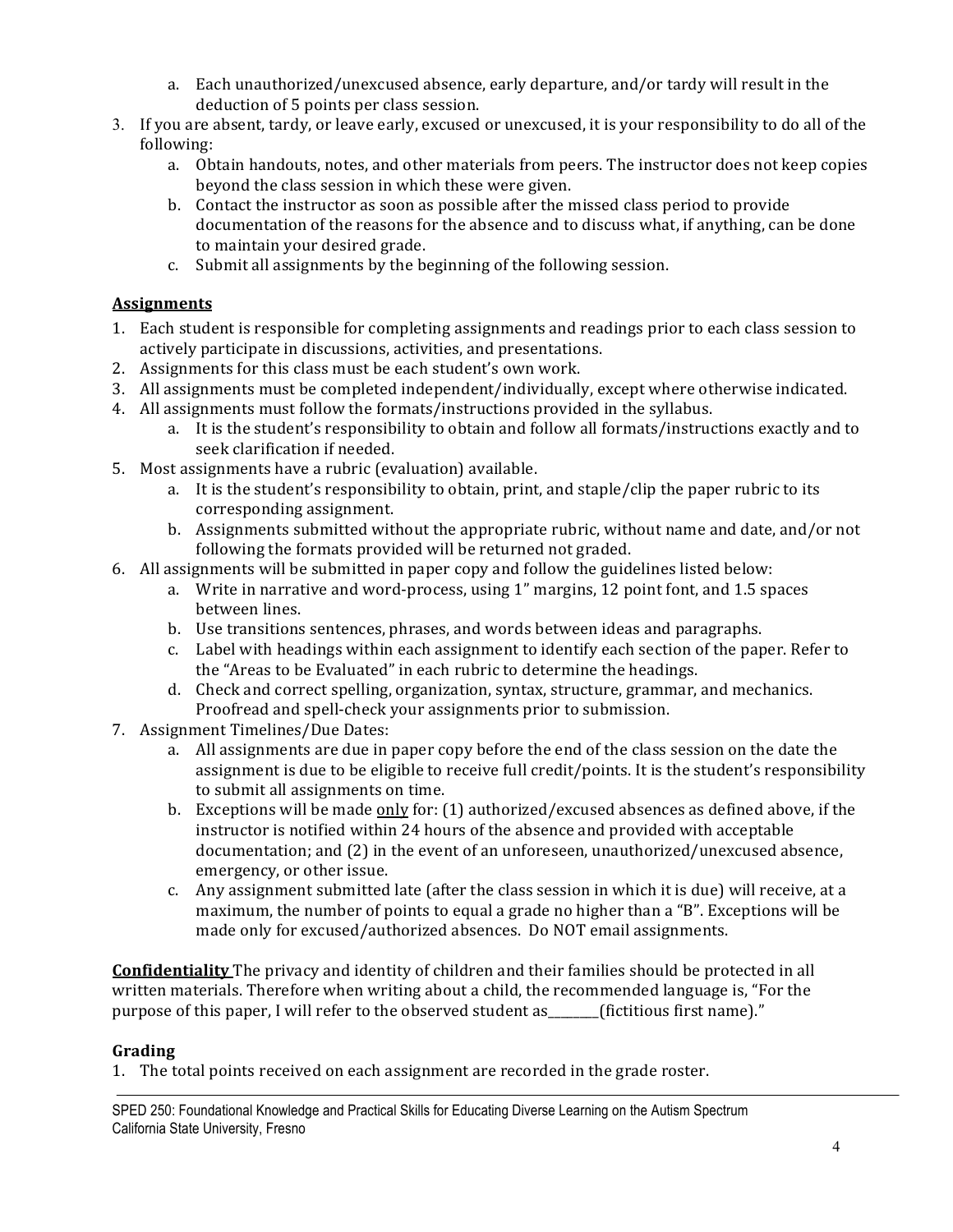- 2. Grades are calculated by percentage (the total points received divided by the total points possible).
- 3. Percentages:  $100-90\% = A$ ;  $89-80\% = B$ ;  $79-70\% = C$ ,  $69-60\% = D$ ;  $59\% 0 = F$ .

# **EXAMINATIONS AND MAJOR ASSIGNMENTS**

# **FIELDWORK REPORT**: **30 POINTS**

(Candidate Dispositions: Reflection, Professional Ethics, Valuing Diversity, Collaboration and Critical Thinking)

During this semester, each student will engage in 10 hours of documented field experience working directly with students diagnosed with autism in a variety of programs. You should include early intervention, school-aged, secondary and postsecondary learning, living and employment. You will utilize your fieldwork to complete the assignments for the class. The fieldwork experience should include activities and observations representing the different roles of special educators, the continuum of special education services and placements, and interactions with parents, staff, and students.

- 1. Document field experience and obtain appropriate signatures on the course fieldwork form provided by the instructor. Upon completion of hours, present this course fieldwork form with the cumulative fieldwork form to obtain course instructor's signature.
- 2. Write a 3-4 page narrative report that addresses the descriptors listed below. Grading will be based on thoroughness of information, content, organization, original thought and reflection.
	- a. Describe each environment and relate how what you observed ties into information from the various text chapters.
	- b. Your expectations of persons diagnosed with Autism Spectrum Disorder.
	- c. Description of classroom, grade level, and exceptionalities of student(s).
	- d. A general summary of your involvement in activities, instructional strategies, accommodations, and interviews.
	- e. Observations/opportunities for students to develop friendships, environmental structure, inclusive opportunities, language ability of students, instructional methodologies used, curriculum used, parent involvement/communication and student involvement in the IEP process
	- f. A reflection on frustrations that you experienced and professional questions you may have.

## **ARTICLE CRITIQUES (THREE) 30 POINTS**

(Candidate Dispositions: Valuing Diversity, Collaboration, Life-Long Learning, and Critical Thinking) Selected articles in the field of autism will be provided. A one-page critique will be completed by the due date posted on the schedule. The critique is to be a reflection, reaction, and opinion of the article topic. **Do not summarize** these articles.

## **BOOK REVIEW (TWO) 40 POINTS**

(Candidate Dispositions: Valuing Diversity, Collaboration, Life-Long Learning, Critical Thinking, and Professional Ethics)

**Book Review 1**: Select a book (a) written by an adult with ASD (e.g., Beyond the Wall by Shore, Born on the Wrong Planet by Hammerschmidt, or (b) a realistic book about ASD (e.g., The Curious Incident of the Dog in the Night-time by Haddon, The Speed of Dark by Moon, My Strange and Terrible Malady by Bristow) and write a book review to be shared with classmates. Rubric provided

The review should include a summary of the book, what the student learned professionally and personally from reading it, and a recommendation as to its usefulness for classmates to read/use in teaching about ASD. The review should be about three pages long. You will also briefly present the information to a small group in class.

**Book Review 2:** Select a book for children on autism. Summarizing the book and how it can be used with children to understand autism and develop friendships/understanding of peers with autism. Write a brief annotated bibliography for children on autism. Rubric provided

5

SPED 250: Foundational Knowledge and Practical Skills for Educating Diverse Learning on the Autism Spectrum California State University, Fresno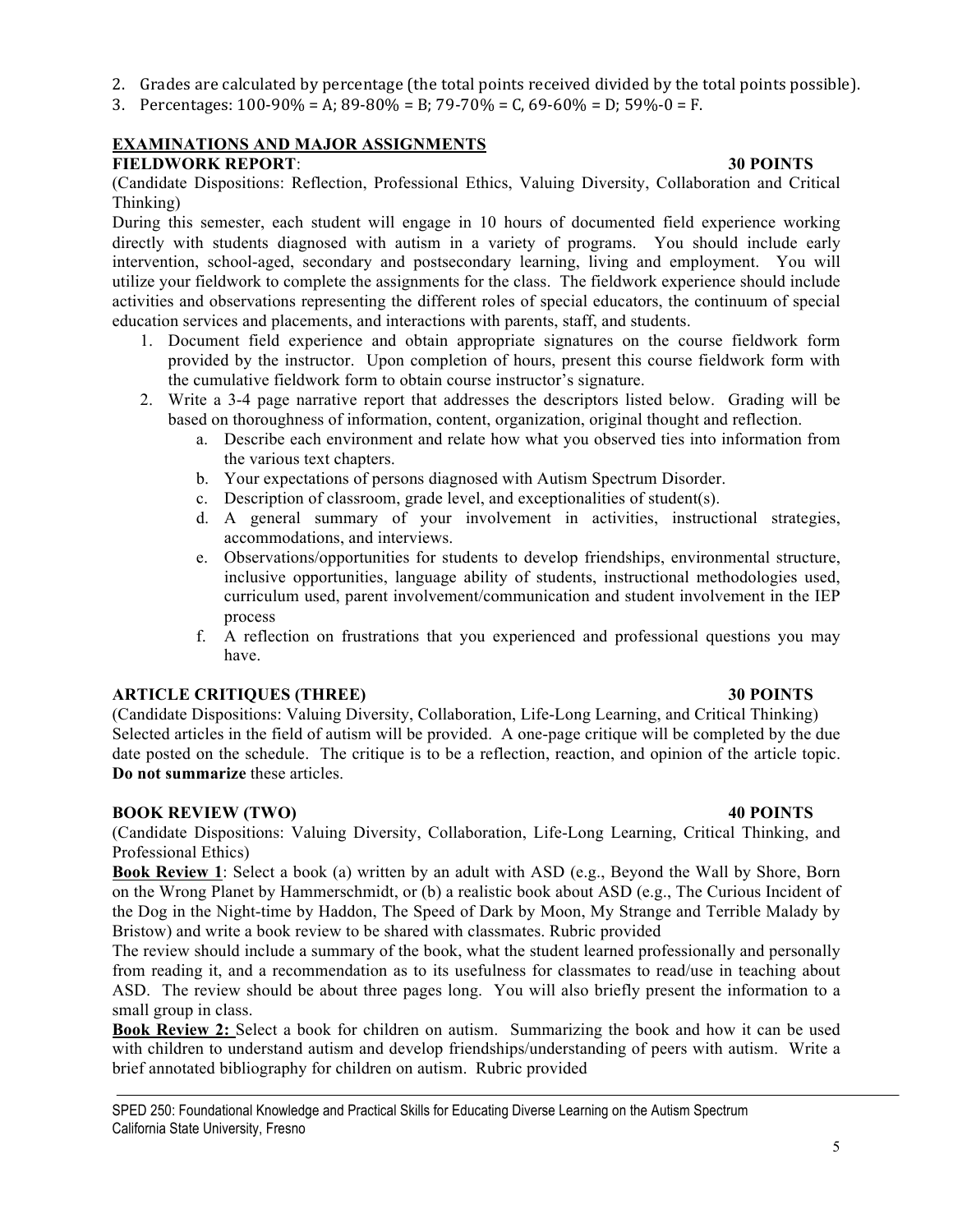(Candidate Dispositions: Reflection, Critical Thinking) Mid Term Quiz – 25 points Final Examination – 75 points

### **WEBSITE PROJECT 60 POINTS**

(Candidate Dispositions: Reflection, Critical Thinking, Collaboration, Valuing Diversity, Professional Ethics, Life-Long Learning)

Visit 10 websites on autism/ASD and write down information about the site's URL address, the visual look of the site (is it attractive, crowded, etc.), ease of navigation, usefulness and accuracy of the information presented, whether they would visit the site again and why/why not, any references to back up claims made, resources/links offered, and so on.

### **RESEARCH PROJECT 100 POINTS**

(Candidate Dispositions: Critical Thinking, Valuing Diversity and Life-Long Learning) Select a textbook chapter that is of interest to you. From that chapter, select a single topical area. Conduct research specific to the topic, using sources such as books, chapters, articles, and the internet and write a 8 - 10 page research paper. Create a 5 page PowerPoint presentation with three slides per page, to submit to the instructor and present to the class. A rubric will be provided

### **CHAPTER REFLECTION QUESTIONS 65 POINTS**

(Candidate dispositions: Critical Thinking, Valuing Diversity and Life-Long Learning) Answer reflective chapter questions on Blackboard prior to class. Come to class prepared to participate in an in-class small group activity or a Think-Pair-Share activity to share individual written reflections.

### **Assignment and Exam Grading:**

| ASSIGNMENT/ACTIVITY                                                               | Points Possible                          |
|-----------------------------------------------------------------------------------|------------------------------------------|
| FIELDWORK REPORT AND HOURS                                                        | 30 points                                |
| ARTICLE CRITIQUES (3 AT 10 POINTS EACH)                                           | 30 points                                |
| <b>BOOK REVIEW</b>                                                                | 20 points each book review $x = 2 = 40$  |
| <b>MID TERM EXAM</b>                                                              | 25 points                                |
| <b>FINAL EXAM</b>                                                                 | 75 points                                |
| <b>WEBSITE PROJECT</b>                                                            | 60 points                                |
| <b>RESEARCH PROJECT</b>                                                           | 75 (paper) + $25$ (PowerPoint)100 Points |
| <b>CHAPTER REFLECTION QUESTIONS</b>                                               | 5 points each session $x$ 13 = 65        |
| <b>TOTAL POINTS POSSIBLE</b>                                                      | 425                                      |
| Grading Range: A = 383-425; B = 340-382; C = 298-339; D= 255-297; F= 254 or below |                                          |

### *University Policies*

University Policies are available for review on the following website: http://www.csufresno.edu/academics/policies\_forms/instruction/RequiredSyllabusPolicyStatement.htm

### **Tentative Course Schedule**

"The schedule and procedures for this course are subject to change in the event of extenuating circumstances."

| -<br>Session | Date | $\mathbf{r}$<br><b>ODIC</b> | 11ngs<br>ഛ<br>.dun   | Due.<br>$\alpha + \alpha$ |
|--------------|------|-----------------------------|----------------------|---------------------------|
|              |      | oduction                    | 'ous<br>$\mathbf{v}$ |                           |

SPED 250: Foundational Knowledge and Practical Skills for Educating Diverse Learning on the Autism Spectrum California State University, Fresno

# **EXAMS 100 POINTS**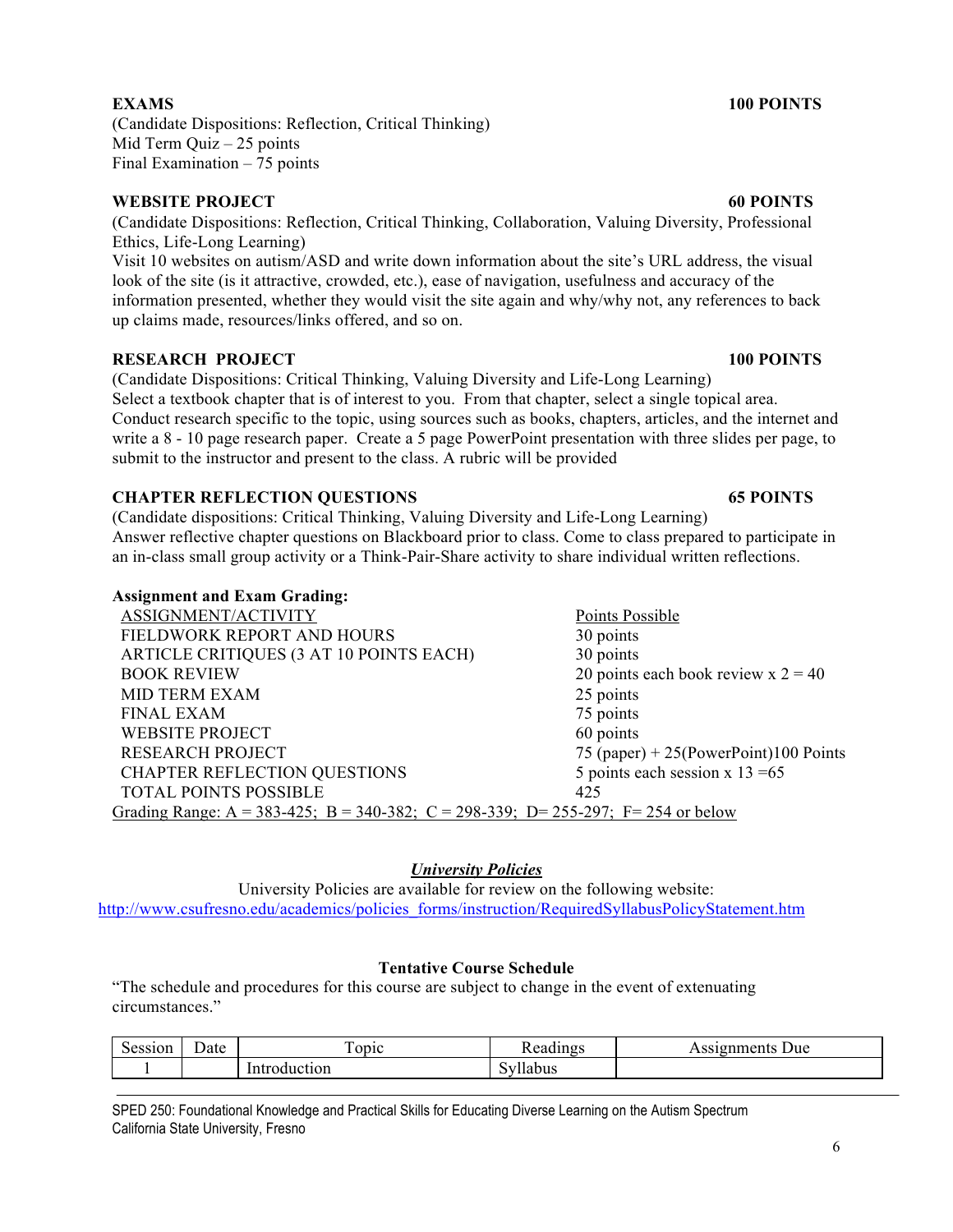|                | An Overview of Autism<br>Spectrum Disorder                                                                                  | Chapter 1  |                                                                                               |
|----------------|-----------------------------------------------------------------------------------------------------------------------------|------------|-----------------------------------------------------------------------------------------------|
| $\overline{2}$ | Brain-Behavior Connections in<br>Autism                                                                                     | Chapter 2  | <b>Article #1 Reflection Due</b>                                                              |
| $\overline{3}$ | <b>Effective Practices in Early</b><br>Intervention                                                                         | Chapter 3  |                                                                                               |
|                |                                                                                                                             | Article #1 |                                                                                               |
| $\overline{4}$ | Symbolic Communication                                                                                                      | Chapter 4  | <b>Article #2 Reflection Due</b>                                                              |
|                | Augmentative and Alternative<br>Communication Strategies (AAC)                                                              |            |                                                                                               |
|                | Communication approaches to<br><b>Functional Communication</b><br>Systems                                                   |            |                                                                                               |
| 5              | Structured Teaching and<br><b>Environmental Supports</b>                                                                    | Chapter 5  |                                                                                               |
|                |                                                                                                                             | Article #2 |                                                                                               |
| 6              | Sensory Processing: Identifying<br>Patterns and Support Strategies<br>Groups Meet                                           | Chapter 6  | <b>Article #3 Reflection Due</b><br><b>Research Report PowerPoint</b><br><b>Presentations</b> |
| $\overline{7}$ | Teaching a Different Way of<br>Behaving: Positive Behavior<br>Supports<br><b>Addressing Challenging</b><br><b>Behaviors</b> | Chapter 7  | <b>Book Review #1 Due</b><br><b>Research Report PowerPoint</b><br>presentations               |
| 8              | Fostering Peer Play and<br>Friendships                                                                                      | Chapter 8  | <b>Research Report PowerPoint</b><br><b>Presentations</b>                                     |
| 9              | Mid Term Quiz                                                                                                               |            | <b>Book Review #2 Due</b><br><b>Book Review Small Group</b><br><b>Presentations</b>           |
| 10             | Social Thinking: Cognition to<br>Enhance Communication and<br>Learning                                                      | Chapter 9  | <b>Research Report PowerPoint</b><br><b>Presentations</b>                                     |
| 11             | <b>Systemizing Emotions: Using</b><br>Interactive Multimedia as a<br><b>Teaching Tool</b>                                   | Chapter 10 | <b>Website Project Due</b><br><b>Research Report PowerPoint</b><br><b>Presentations</b>       |
| 12             | Supporting the Transition Years                                                                                             | Chapter 11 | <b>Research Report PowerPoint</b><br><b>Presentations</b>                                     |
| 13             | The Educational Team: Positive,<br><b>Effective Interdisciplinary</b><br>Collaboration                                      | Chapter 12 | <b>Research Report PowerPoint</b><br><b>Presentations</b>                                     |